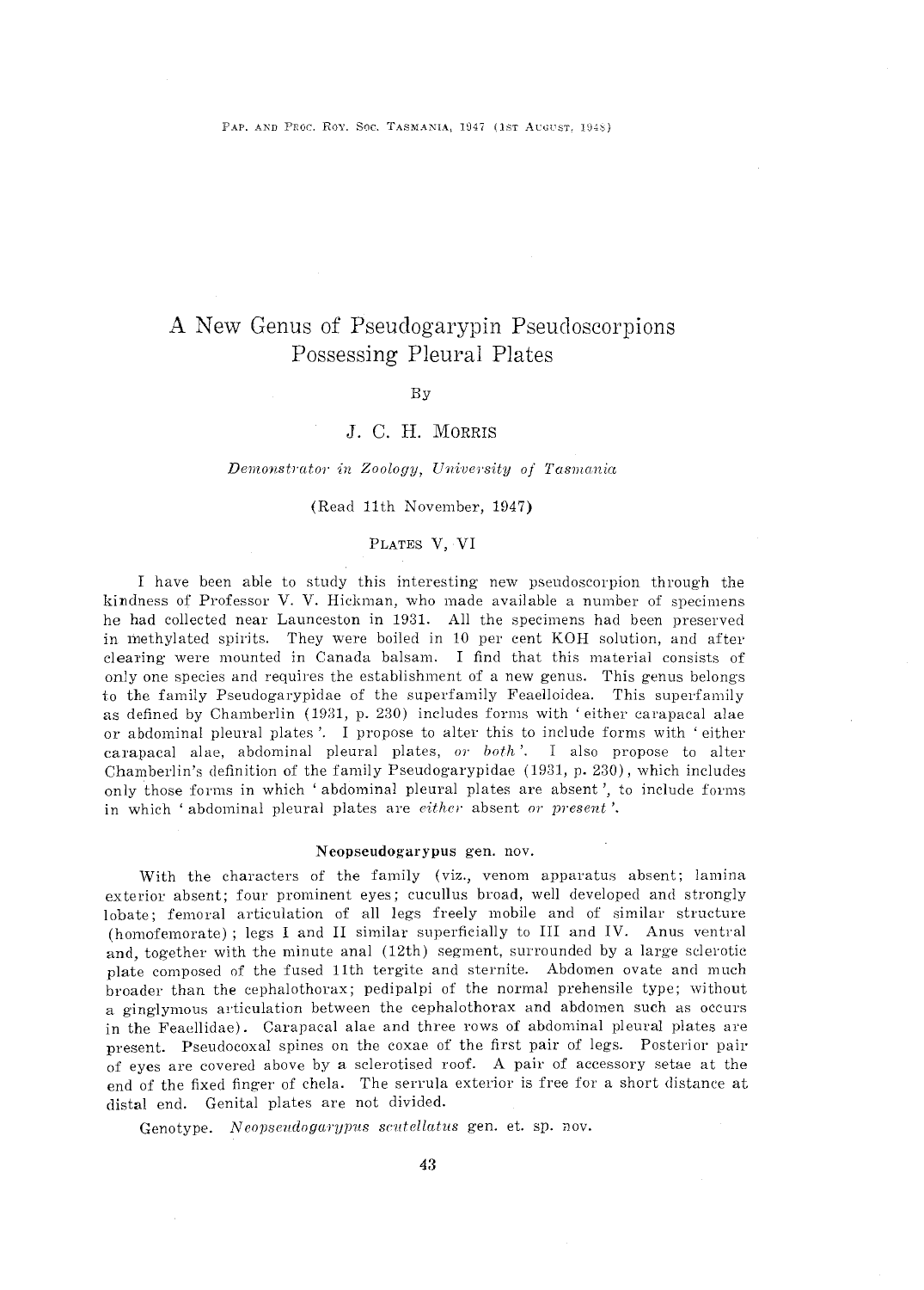# Neopseudogarypus scutellatus gen. et. sp. nov.

(Plates V, VI, figs 1-20)

Professor Hickman informs me that all the specimens of this pseudoscorpion were found only on the undersurface of stones, and collected on the line of hills extending from Glen Dhu to Trevallyn, near Launceston, Tasmania.

The following description is based on three specimens: the holotype (female) and two paratypes (a male and a female).

*Mensurements.* All the following measurements are in millimetres, and Chamberlin's method has been followed (1931, p. 24). Length always precedes breadth, and measurements of the segments of the palpi and legs are given in the order, trochanter (without pedicel), basifemur, telofemur, tibia and tarsus.

## Holotype (Female)

*Lengt.h* 2·59. *Breadth of Abdomen (6th segment)* 1·824. *Carapace* (0·608-0·418), *Cucullus* 0.170, *Ocular breadth* 0.361.

Pa.lpus--(0·228-0·27), (1·054-0·25), (0·456-0·209), *chela* (1·425), *hand* (0·5l:J. *depth* 0·325), *fingers* ( 0·912 *fia:ed,* 0·890 *movable).* 

 $Leg \ I = (0.143-0.150), \ (0.304-0.114), \ (0.290-0.114), \ (0.247-0.095), \ (0.46-0.06).$  $Leg IV$ —(0·290-0·165), (0·237-0·120), (0·437-0·155), (0·437-0·095), (0·650-0·06). *Chelicem-0·258, depth* 0·137, *mov. finger* 0·109. *Maxilla*-0.570, al. 0.44, b. 0.210, ab. 0.37.

# Paratype (Male)

*Length* 2.415. *Breadth of Abdomen (6th segment)* 1·653. *Carapace* (0·589- 0·380), *Cucullus* 0·152, *Ocular breadth* 0·325.

*Palpus-* (0·209-0·247), (1·007 -0·22), ( 0·415-0·209), *chela* (1·311), *hand* (0·494- 0·285 *depth), mov. finger* (0·817).

 $Leg \ I = (0.140-0.135), \ (0.255-0.11), \ (0.266-0.114), \ (0.228-0.090), \ (0.440-0.057).$  $Leg IV-$ (0·266-0·133), (0·230-0·115), (0·380-0·133), (0·418-0·085), (0·608-0·057). *Chelicem-0·246, depth* 0·129, *rnov. finger* 0·104.

*Maxilla-0·532,* a!. 0·399, b. 0·209, ab. 0·325.

The colour of the preserved specimens is yellowish brown. The carapace (Plate V, figs 1 and 9) is much longer than broad, narrower than the abdomen. There is a slight trace of a median longitudinal furrow, as an elevated ridge runs along each side, and the space between these ridges is concave anteriorly. Each lower antero-lateral angle of the carapace is prolonged into a horn which arises from under the eye tubercles, and extends forward until almost in a line with the anterior median part of the carapace. The horns are not deeply separated from the central lobe, and are in this respect similar to those of *Pseudogarypus banksi* Jacot (1938). The anterior end of the carapace is folded under (fig. 10) and there is on this part a median longitudinal ridge. There is a trace of the posterior suture, which is situated almost at the posterior border of the carapace. There are two pairs of prominent eyes (plate  $V$ , fig. 4), the anterior pair looking antero-laterally, the posterior pair looking postero-laterally. The two eyes on each side are separated by less than an ocular diameter. The anterior eyes are on a very slight projection, but the posterior pair are borne on prominent tubercles. The posterior eyes are covered above by the sclerotised roof of the tubercle. Closely associated with the eyes are two lyrifissures. The carapacal alae are wing-shaped. beginning just behind and below the posterior eyes. The posterior rounded ends of the alae extend back almost until in line with the posterior margin of the coxae of the 3rd legs (Plate V, fig. 3). The surface of the alae is particularly rugose.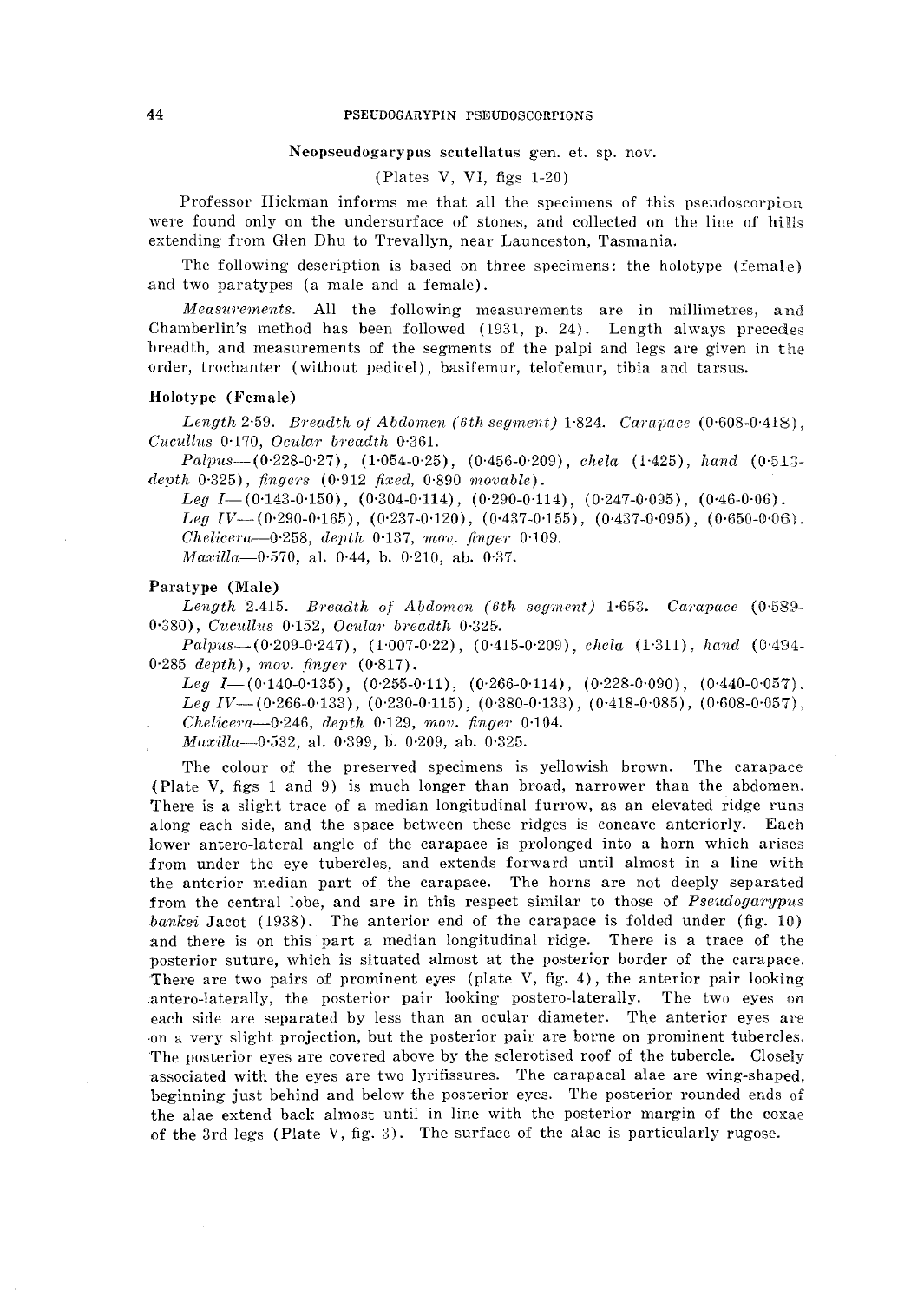The coxal area is shown in Plate V, fig. 2, and is very similar to that of *Pseudogarypus.* Pseudocoxal spines (fig. 8) are present in the triangular posterior portion of the coxae of the first pair of legs. (In the hoiotype there are seven on each coxa.)

Between the abdomen and the carapace on the dorsal surface is a well-marked membranous area (figs 1 and 9). The abdomen is broad, narrower at the anterior end than the posterior end, broadest at the sixth segment. There are ten visible tergites in a dorsal view (Plate V, fig. 1), and of these the first eight are divided. and the ninth partly so, by a distinct membranous area. The tenth tergite is entire. The first two tergites lie between the carapacal alae. Measuring from the anterior to the posterior edge, the first tergite has the smallest, and the second the largest dimension. The tergites bare numerous minute setae. The arrangement of the lyrifissures is shown in Plate V, fig. 1, and will probably be typical of the genus. Although slight variations occur, the arrangement of one lyrifissure near the inner border and a group of two or three near the outer border for a half tergite is typical. The tergites (as is almost the whole surface of the chitinised parts) are marked in a reticulate pattern. The eleventh tergite is fused with the eleventh sternite and surrounds the minute anal (12th) segment. The ventral segmentation is as is usual for the family, the second (? or first) sternite being absent. The genital plates are entire, but the fourth to tenth sternites are divided by a membranous area. The fourth sternite is very narrow, and the anterior part of it is heavily rugose. The arrangement of the lyrifissures is shown in Plate V, fig. 2, and the genital plates with chaetotaxy and lyrifissures for both sexes in Plate V, figs 5 and 6. The genitalia of the male appear to be the same as figured for  $Cevogarypus agassizi Jacot (= Pseudogarypus bicornis Chamberlin 1923, Plate 5,$ fig. 14), except that there are only three setae on the crescent-shaped sclerites.

The pleural membrane and inter-tergal spaces are marked by wavy striations. The pleural membrane (Plate V, figs 3 and 7) is raised into three folds, and in each of these folds is a row of chitinised plates. It is interesting to note that *the*  carapacal alae reach behind to beneath the second tergite. Corresponding to the remaining eight free tergites (the eleventh tergite and sternite are fused) there are eight sclerotised plates in the top row. Parallel to each carapacal ala there is a long chitinised area. Although this appears to suggest a correlation between these plates and the tergites, it may be purely coincidental.

The Chelicera. In a dorsal view the carapace hides all but the fingers. The hand is stout, and the outer and dorsal surfaces of it are roughly reticulated. The flagellum (Plate VI, fig. 17,  $\beta$ .) is typical of the family-i.e., a pair of long, slender, simple setae curved distally. The other setae are also shown, but I am not sure of the homologies of these. The seta near the exterior condylar lyrifissure seems to be the 'exterior seta'. The galeal seta *(gls.)* and what appears to correspond to the laminal seta *(ls.)* are shown in Plate VI, fig. 18. The four lyrifissures are also shown in Plate VI, figs 17, 18. The serrula exterior consists of about 17 teeth. The distal part is free for a short distance (Plate VI, figs 1'7 and 19) and is produced into a 'beak'. The lamina interior is difficult to make out, but appears to be of a broad plate-like type. Near the apical tooth of the movable finger on the outer side is a second, smaller tooth, The galea is simple and like that of other members of the family (Plate VI, figs 17 and 19).

 $Pedipalpus.$ Pseudogarypus. The central elliptical lyrifissure is very small. The shape of the palpus is shown in Plate VI, fig. 13. The chela is raptorial, with slender fingers, The coxa (maxilla) is very large, and is similar to that of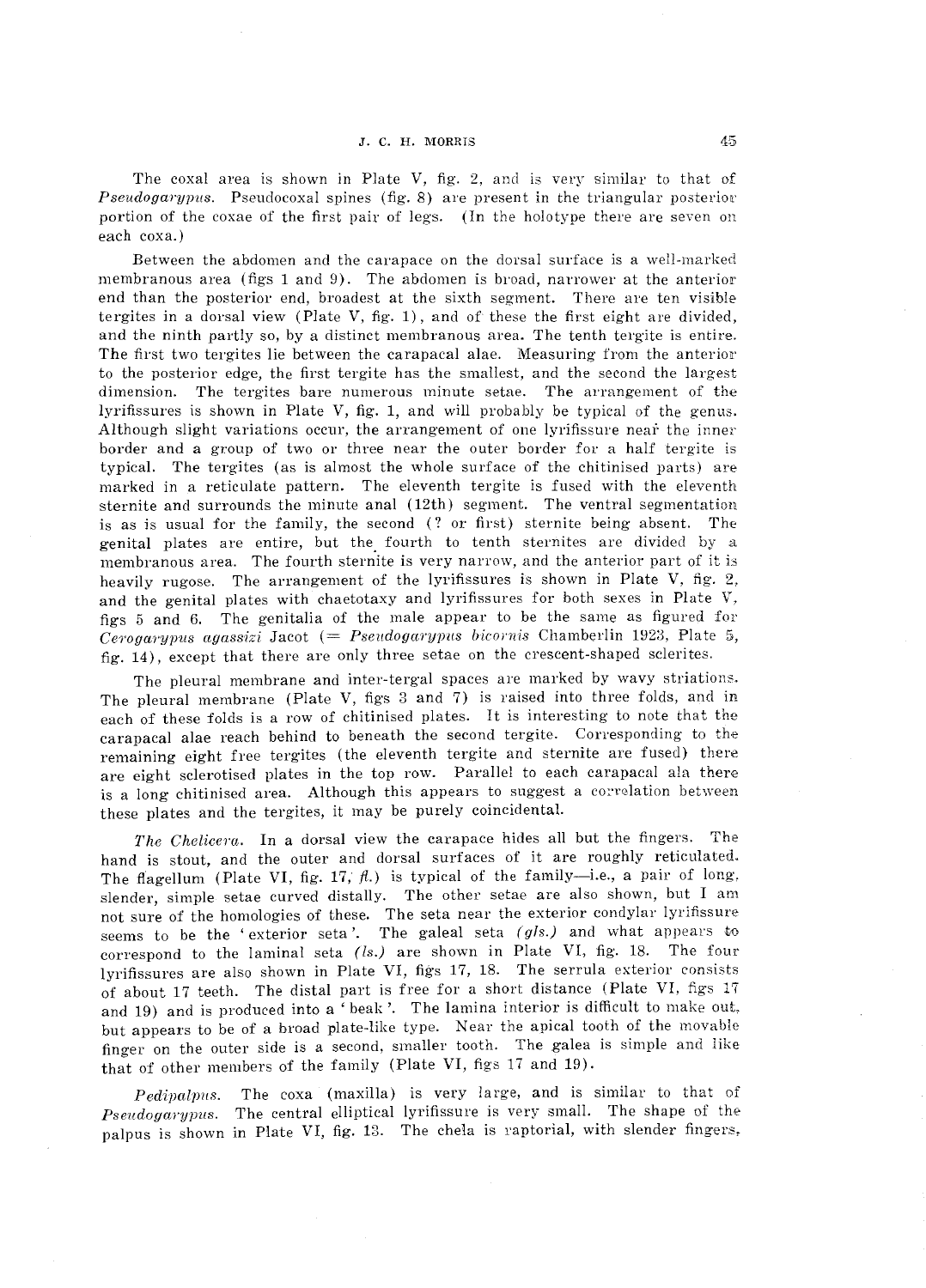# 46 PSEUDOGARYPIN PSEUDOSCORPIONS

both of which (especially the fixed finger) are gracefully curved (Plate VI, fig. 15). The chaetotaxy is also shown in fig.  $15: t$  is about  $1/5$  the length of the finger from the tip and is much closer to  $st$  than  $st$  is to  $sb$   $(tip-t, 0.18 \text{ mm}; t-st,$ 0.076 mm.; *st-sb*, 0.164 mm.; *sb-b*, 0.098 mm.). On the fixed finger *it* is about  $1/5$ the length of the finger from the tip, and twice as far from the tip as *et; ist* is about  $1/2$  way along the finger, and *est* is about 2.5 areolar diameters distal to  $it$ ; *eb* and *esb* are separated by about 8 areolar diameters; *eb* is a little more than 1/4 of the finger length from the base of the finger; *isb* is a little more proximal than *esb; ib* is at almost the same level as *eb.* 

Near the end of the fixed finger is a pair of accessory setae (Plate VI, fig. 14,  $xs$ ) not so well developed as the regular tactile setae, and very similar to the condition found near the finger tip of some of the Heterosphyronida. Just proximal to the accessory setae on the fixed finger on the external surface is what appears to be a sensory spot. There is also one of these spots on the movable finger at about the same distance from the tip (Plate VI, fig. 14, s). The first two teeth at the end of the movable finger are rather small and close together (Plate VI, fig.  $14b$ ). On the fixed finger between the first and second normal teeth, and higher up on the inner surface is a small accessory tooth. The rest of the teeth are prominent, peglike, not contiguous basally and are evenly spaced, 38 on the fixed, and 27 on the movable finger of the holotype.

*The Legs.* These are similar to those of *Pseudogarypus*, and are figured in (Plate VI, fig. 20). The surface of the legs is marked by the reticulated pattern. two pairs. The femoral articulations of all the legs are freely mobile. The tarsus consists of a single, relatively long segment. The claws and arolium are shown  $P$ late VI, fig. 20). The surface of the legs is marked by the reticulated pattern.

*Remarks.* It is most interesting to record from Tasmania a representative of the rare and unusual family Pseudogarypidae. Hitherto only two genera consisting of four species *(Pseudogarypus* (three species) and *Cerogarypus* (one species)) have been described—all from the United States of America. (Two fossil forms from Baltic amber have also been placed in this family (1937)). *Neopseudogarypus* therefore forms yet another link between Tasmania and the Americas.

Another feature is the possession of pleural plates. It is interesting to note that, hitherto, pleural plates have been described only in the aberrent, but related, family Feaellidae, but I am not sure that these plates are the same as in *Feac/ln.*  I have already pointed out the possible correlation between the upper row of plates and the tergites, and the long, narrow plate parallel to the carapacal ala.

The serrula exterior is also interesting in that the distal end is free for a short distance, and in the possession of a forward projecting 'beak' (cf. *Feaella*).

*N eopseudo,r;ary]JUs* has more in common with *I'seudogw·ypu8* than with *Cerogarypus*—both possess pseudocoxal spines; have a roof over the posterior eyes; in *P. banksi* the antero-lateral lobes of the carapace are broadly connected to the central lobe, and the positions of the tactile setae on the chela, including the accessory setae in P. bicornis, are similar to those of Neopseudogarypus (1946).

The holotype and two paratypes mentioned in this paper are to be deposited in the British Museum, and homotypes in the Australian Museum, American Museum of Natural History and the Muséum National d'Histoire Naturelle, Paris.

I wish to thank Mr. Clarke, Librarian at the University of Tasmania, and Miss Taylor at the Royal Society Library for obtaining papers for me. I also wish especially to thank Professor V. V. Hickman, not only for providing the material for study, but also for his kind and most helpful assistance.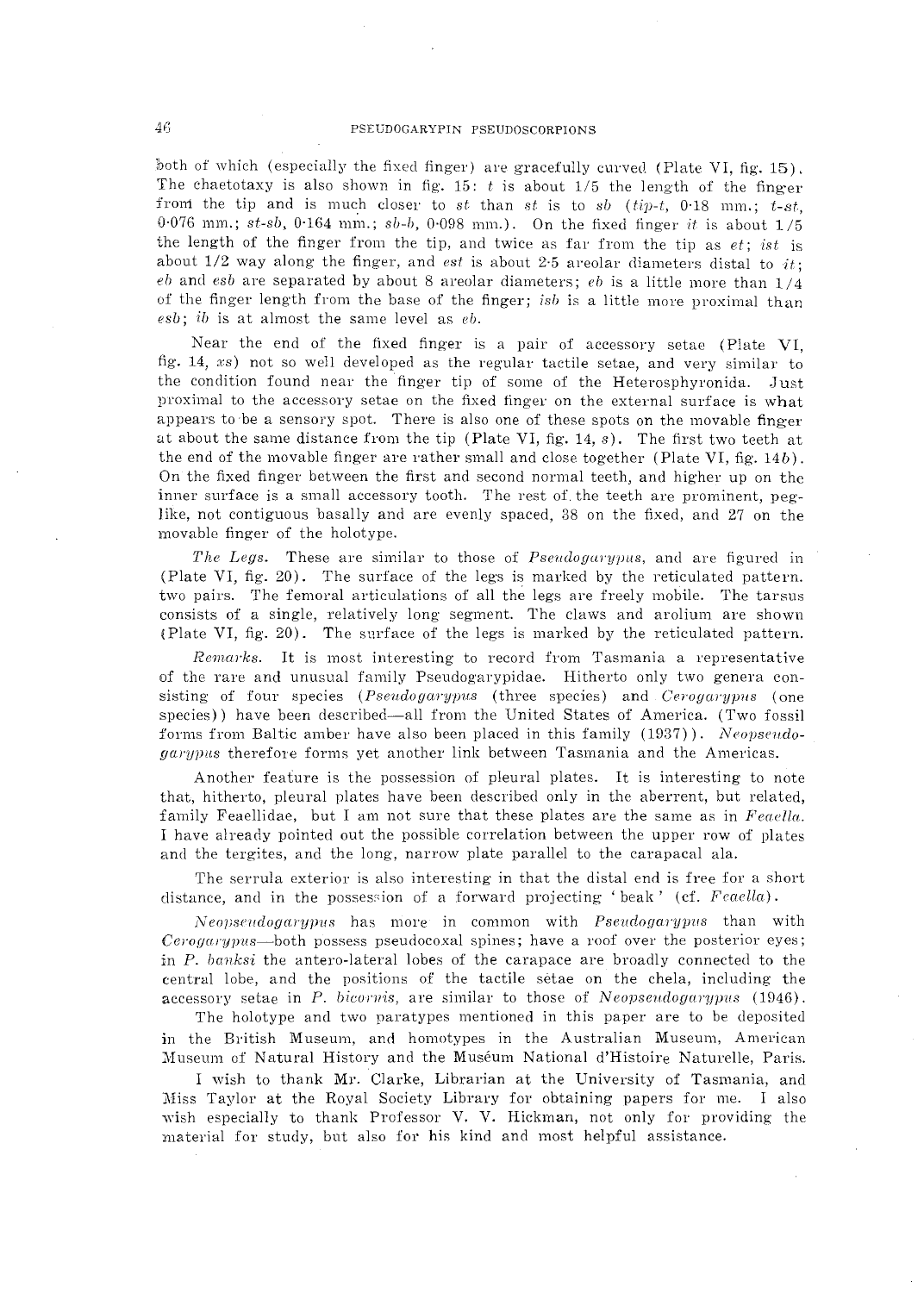#### **REFERENCES**

- BEES, M., 1937.--Pseudoscorpione aus dem baltischen Bernstein. Festschrift f. Embrik Strand.  $1936 - 7$ , 2, 306-7.
- CHAMBERLIN, J. C., 1923.-The Genus Pseudogarypus Ellingsen. Ent. News, Philadelphia, 34, No. 6. 161-166, pl. 5.

-, 1931. The Arachnid Order Chelonethida. Stanford Univ. Pub. Biol. Ser. 7, No. 1. HOFF. C. C., 1946.-A Study of the Type Collections of some Pseudoscorpions originally described by Nathan Banks. Journ. Wash, Acad. Sc. 36, No. 6, 197-200.

JACOT, A. P., 1938.-A Pseudogarypin Pseudoscorpion in the White Mountains. Occ. Pap. Boston Soc. Nat. Hist. 8, 301-303.

#### PLATE V

#### (All measurements are in millimetres.)

FrG, 1.--Dorsal surface without legs. Lyrifissures are shown.

- FIG. 2.-Ventral surface with chelicerae and the left first and fourth legs dissected off. Lyrifissures are shown.
- FIG. 3.—Side view, without pedipalpi and legs, showing arrangement of pleural plates.
- FIG. 4.-Eye region.

FIG. 5.-Female genital plates with chaetotaxy.

- FIG. 6.-Male genital plates with chaetotaxy.
- FIG. 7.-Enlarged view of anterior part of pleural membrane of left side, showing pleural plates and folds. c.a., carapacal ala.
- FIG. 8.-Coxae of first pair of legs, showing pseudocoxal spines.

#### PLATE VI

#### (All measurements are in millimetres.)

- FIG. 9.-Dorsal view of carapace and carapacal alae, showing typical reticulation of portions.
- FIG. 10.---Ventral view of anterior end of carapace.

FIG. 11.-Fourth left leg.

FIG. 12.-First left leg.

- FIG. 13.-Ventral view of left pedipalpus.
- FIG. 14.-End of (a) fixed finger, and (b) movable fingers. x.s., accessory tactile setae; s., sensory spots.

FIG. 15.-External view of right chela, showing chaetotaxy and dentition.

FIG. 16.-View of dorsal edge of left chelicera.

- FIG. 17.-Ventero-lateral view of right chelicera. fl., flagellum; i.c.l., internal condylar lyrifissure;  $i.l.,$  internal lyrifissure.
- FIG. 18.-Dorso-lateral view of right chelicera. e.c.l., external condylar lyrifissure; e.l., external lyrifissure; gls., galeal seta; l.s., laminal seta.

FIG. 19.-Movable finger, showing galea and serrula exterior.

FIG. 20.-Ventral view of tarsus, showing claws and transparent arolium.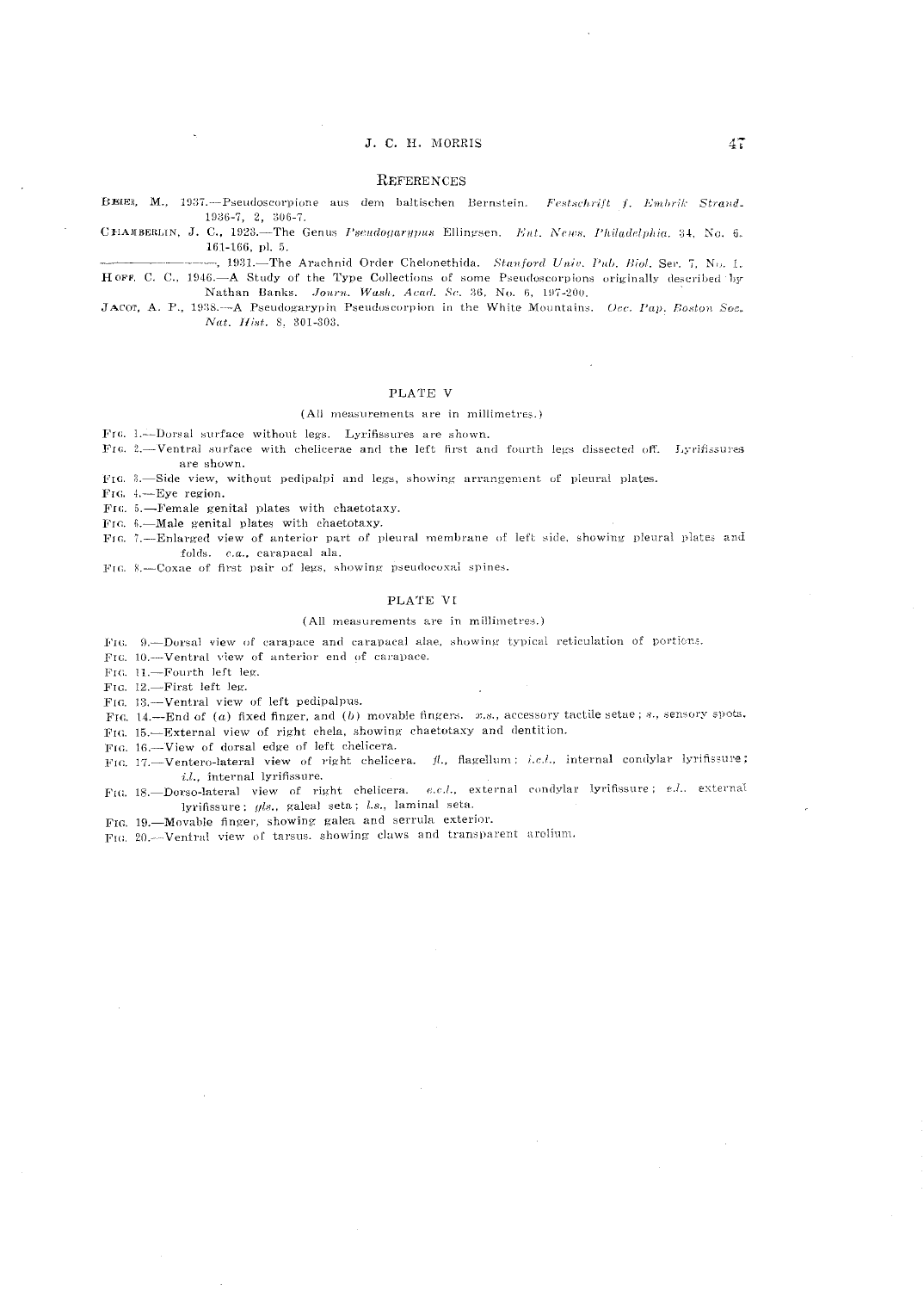PAP. & PROC. ROY. Soc. TAS. 1947

 $P$ LATE  $V$